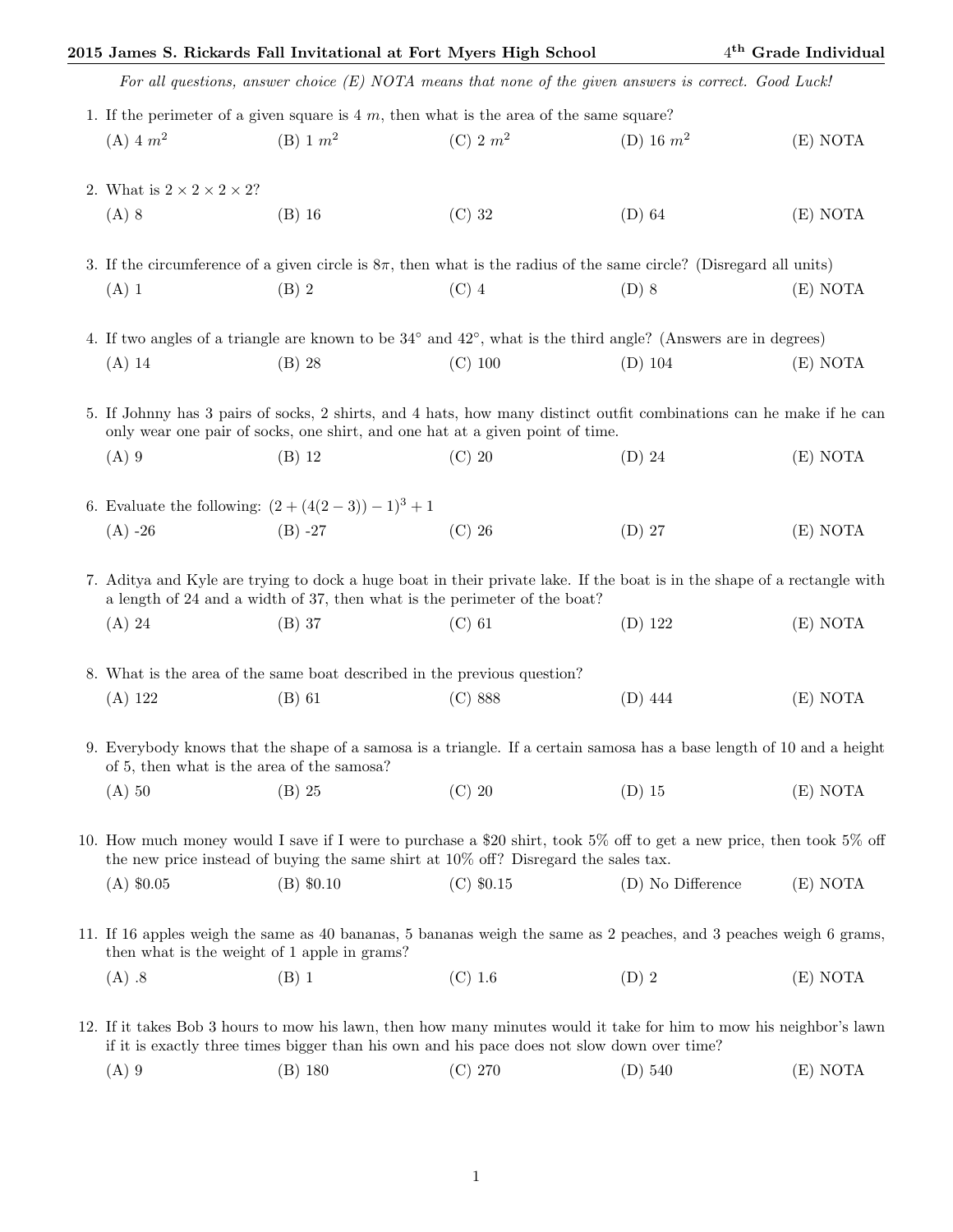## 2015 James S. Rickards Fall Invitational at Fort Myers High School 4

- 13. I have a backyard in the shape of a rectangle with dimensions of  $18 ft \times 14 ft$ . I want to put fertilizer on the grass in a way that the entire backyard is covered with the fertilizer. If each bag of fertilizer can cover  $7in^2$  and each bag costs \$3, how much would it cost to completely cover my backyard?
	- (A) 36 (B) 72 (C) 108 (D) 144 (E) NOTA

14. A Pok Ball is in the shape of sphere. If a given Pok Ball has a radius of 4 meters, then what is the volume of the sphere? Hint: Volume of a sphere is equal to  $\frac{4\pi r^3}{3}$ 

- (A)  $\frac{64\pi}{3}$ (B)  $\frac{256\pi}{3}$  (C)  $\frac{16\pi}{3}$ (D)  $\frac{144\pi}{3}$ (E) NOTA
- 15. Shardul wants to buy a razor but realizes that it costs \$50 more than he has. Luckily, he has a job that pays \$2.50 a day. How many days until he can afford the razor?
	- (A) 10 (B) 15 (C) 20 (D) 25 (E) NOTA
- 16. If I have 15 rows of cabbages in my backyard and each row contains 15 cabbages, then how many cabbages are in 8 rows?
	- (A) 120 (B) 150 (C) 180 (D) 225 (E) NOTA
- 17. If I have 200 feet of fencing and I want to make a fence around my house. What is the area of the largest square I can make out of this much fencing?
	- (A) 200 (B) 2500 (C) 5000 (D) 10000 (E) NOTA

18. Ash Ketchup, Block, Bay, and Axe are walking on a path but find themselves blocked by the legendary monster S'moreslax. The monster S'moreslax agrees to move out of the way if the group can find the value of x from the following equation:  $2x + 4 = 8$ . Help the group find the correct value of x.

- (A) 0 (B) 1 (C) 2 (D) 3 (E) NOTA
- 19. There are 7 blue marbles, 3 red marbles, 5 black marbles, and 37 orange marbles in one bag. If I were to pick one marble randomly from the bag, what is the probability that color of the marble that I pick starts with the letter b?
	- (A)  $\frac{3}{13}$ (B)  $\frac{5}{26}$ (C)  $\frac{2}{13}$ (D)  $\frac{10}{13}$ (E) NOTA
- 20. Bob has a bad habit of throwing Skittles in a trash can. Since his aim is not very good, he misses 70% of his throws. If Bob were to throw 1500 Skittles in one day, how many will he successfully throw in the trash can? Round your answer to the nearest integer.
	- (A) 700 (B) 1000 (C) 1050 (D) 1200 (E) NOTA

21. I have a huge bag of M&Ms that I got for my birthday. If I were to eat 40 M&Ms, and give  $\frac{1}{3}$  of the remaining M&Ms to Azhar, I would end up with 600 M&Ms. How many M&Ms were there in the bag before any were eaten or given away?

- (A) 910 (B) 920 (C) 930 (D) 940 (E) NOTA
- 22. What decimal is equivalent to  $\frac{5}{20}$ ? (A) 0.2 (B) 0.55 (C) 0.25 (D) 0.35 (E) NOTA